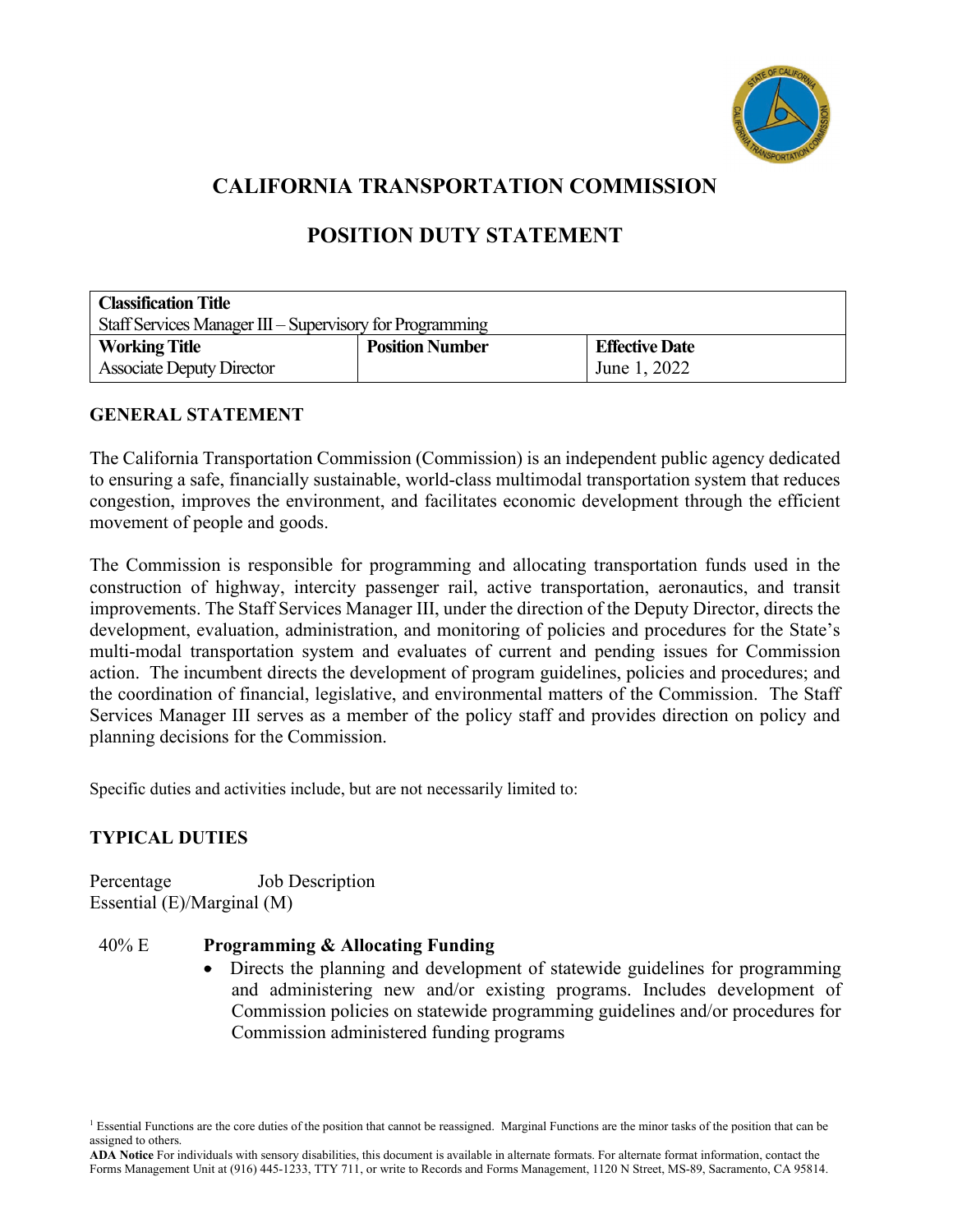- Review and summarize the most difficult and complex programming requests, addressing policy issues raised by each proposal, for presentation at public hearings
- Monitors the review and preparation of recommendations on project readiness and project funding for capital and/or non-infrastructure projects, consistent with statutory and program guidelines
- Advises and coordinates with regional agencies and Caltrans in developing programming documents such as the Regional Transportation Improvement Program and the Metropolitan Planning Organization component of the Active Transportation Program programming recommendations.
- Responds to the more difficult and complex requests from and interprets program guidelines for recipient agencies ensuring compliance with program guidelines and state and federal law
- Directs the review and analysis of proposals received from regional agencies and Caltrans for presentation to the Commission
- Responds to the more difficult and complex issues raised by regional agencies, Caltrans, or other interested parties
- Oversee the planning and conducting of workshops with stakeholders to gather feedback on program guidelines, policies, and procedures
- Directs the analysis and the competitively scoring process for programming proposals from agencies, including formation and facilitation of multidisciplinary advisory group
- Manage the preparation of the Local Partnership Program, the Trade Corridor Enhancement Program, the Solutions for Congested Corridors Program, and/or other programs, as applicable, for adoption by the Commission
- Make presentations that cover general Commission functions and/or program specific content on an as needed basis
- Oversee the tracking, monitoring, and evaluation of performance measures relative to Commission administered funding programs
- Evaluates overall program performance including annual reporting to the Legislature

# 25% E **Finance & Budget**

- Develops policy and methodology for financing transportation programs.
- Participates in the methodology development for estimating revenues available in current and future years.
- Participates in the review and analysis of the Department of Transportation's Fund Estimates, budget and allocation capacity recommendations, and other financial analyses**.**

# 20% E **Legislation & Coordination**

 **ADA Notice** For individuals with sensory disabilities, this document is available in alternate formats. For alternate format information, contact the Forms Management Unit at (916) 445-1233, TTY 711, or write to Records and Forms Management, 1120 N Street, MS-89, Sacramento, CA 95814.

<sup>&</sup>lt;sup>1</sup> Essential Functions are the core duties of the position that cannot be reassigned. Marginal Functions are the minor tasks of the position that can be assigned to others.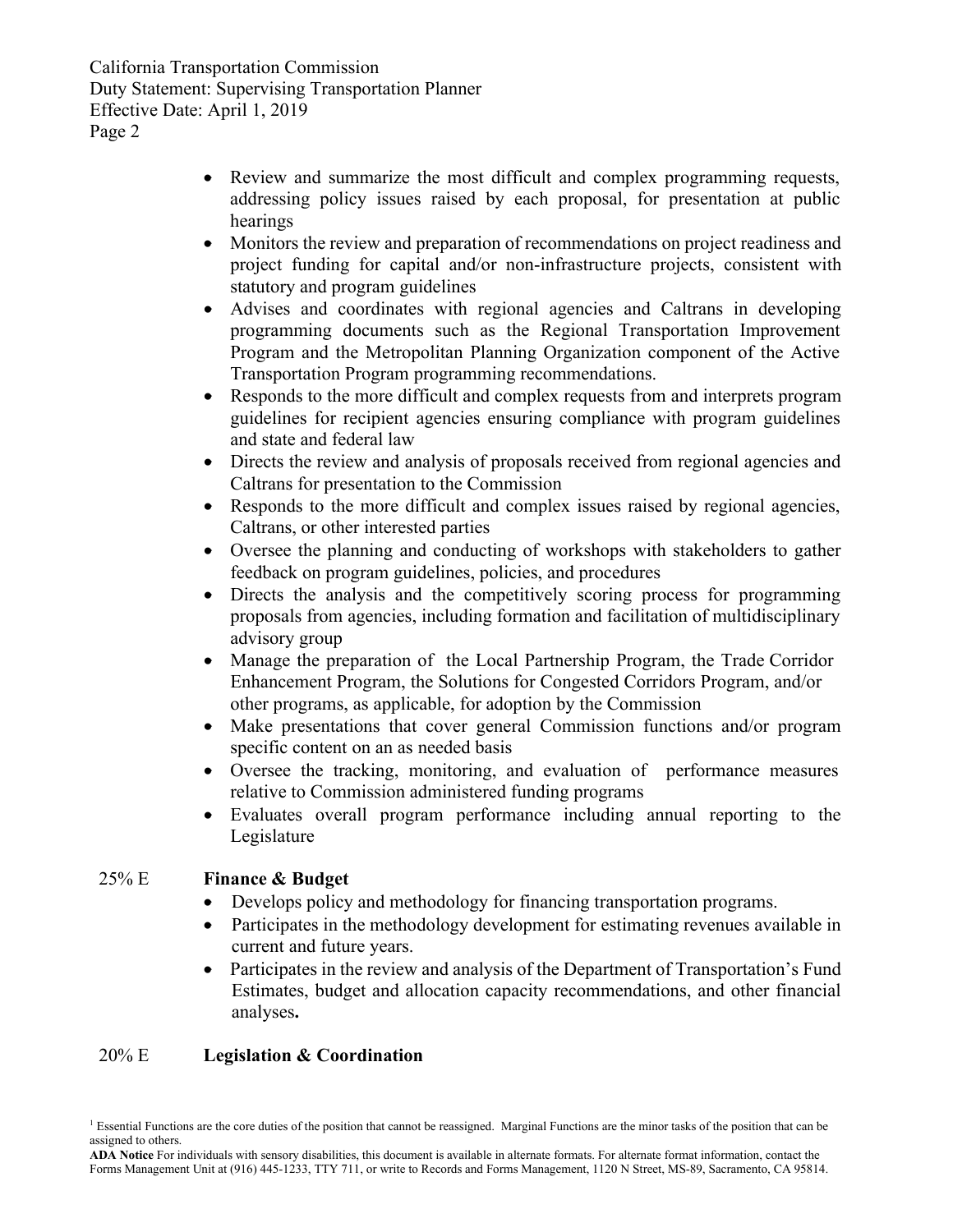- Analyze bills which have an identifiable impact on the State Transportation System, and in particular, those measures which influence transportation funding, the transportation funding programs, the Commission's allocation of funds, and other matters shaped by Commission policies and actions.
- Works collaboratively with transportation stakeholders and provides technical support in the initiation and development of state and federal legislation that seeks to secure financial stability for the State's transportation needs.

#### 10% E **Statewide Multi-Modal Transportation Planning**

- Develops Commission policies on statewide guidelines and/or procedures for regional transportation plans.
- • Review and prepare of comments for Commission consideration in response to Transportation Plan, the Sustainable Freight Plan, and the Interregional regional transportation plans and state transportation plans such as the California Transportation Strategic Plan.
- Participate in planning workgroups and committees ensuring the policies and directions of the Commission are represented.
- 5% M Identify and develop recommendations to enhance the efficiency and effectiveness of commission policies. Review proposed legislation and identify policy, program and project accountability, efficiency, and transparency. Evaluate effectiveness of recommended actions impacts. Identify and recommend actions and measures to improve Commission public and facilitate the periodic reporting of performance.

# **SUPERVISION EXERCISED OVER OTHERS**

The position will act in a program lead capacity and manage one or two direct reports, and as the needs of the Commission change, the position may be required to supervise 1-5 direct reports.

# **KNOWLEDGE, ABILITIES AND ANALYTICAL REQUIREMENTS**

Ability to:

- Operate in a professional, objective, and equitable manner consistent with the highest ethical and professional standards.
- Ensure an open process in all operations that encourages and values public participation.
- Meet commitments, act responsibly with public trust, and achieve the highest performance standards.
- Deliver the highest quality, while striving for efficiency, creativity, and continuous improvement.
- Objectively evaluate the effectiveness of projects and programs.
- Take intelligent risks and support others in taking informed risks; anticipate the implications and consequences of situations and decisions, and prepare for possible outcomes.
- Work cooperatively and build effective partnerships.

<sup>&</sup>lt;sup>1</sup> Essential Functions are the core duties of the position that cannot be reassigned. Marginal Functions are the minor tasks of the position that can be assigned to others.

 **ADA Notice** For individuals with sensory disabilities, this document is available in alternate formats. For alternate format information, contact the Forms Management Unit at (916) 445-1233, TTY 711, or write to Records and Forms Management, 1120 N Street, MS-89, Sacramento, CA 95814.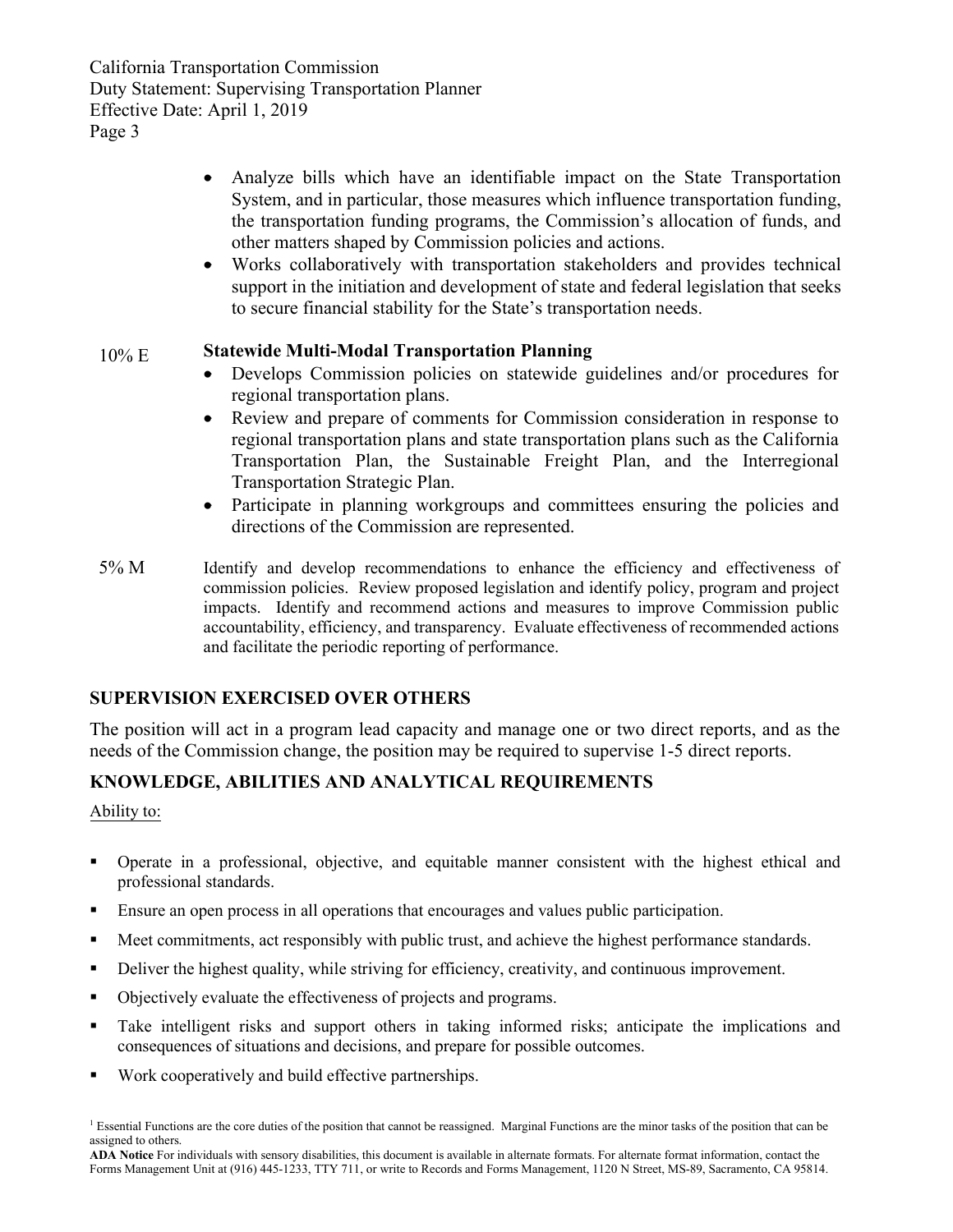- Negotiate meaningful and long-lasting solutions to complex project and program-level conflicts.
- Participate in public forums, communicate effectively, orally and in writing, represent the Commission in advanced transportation matters.
- Analyze and evaluate dynamic programs, make judgments and recommendations on appropriate alternatives, and administer a large program with many internal and external partners.
- Respond to inquiries from management and internal and external customers in a timely and effective manner.
- **Effectively apply logic and creativity in decision-making processes, and successfully apply negotiation** and motivation techniques.
- be responsive to customers and management policy. Handle multiple assignments simultaneously, learn new tasks quickly with little or no formal training, and
- **Contribute to the Commission's safety, health, affirmative action, and labor relations objectives.**

#### Knowledge of:

- Existing and emerging federal and state transportation regulations, laws, policies, and funding.
- Various phases of transportation engineering and systems planning; transportation economics and financing; factors which influence the impact of transportation facilities on the environment, the community and the economy.
- Program and project development processes, timeframes and requirements (including both the State Transportation Improvement Program (STIP) and the SHOPP).
- **Engineering principles to evaluate the effectiveness of projects and programs, Commission goals,** objectives and policies.
- State budgeting process and funding dynamics as related to transportation projects and programs.

#### **CORE COMPETENCIES**

 efficiency of work products. Encourages others to value change. Considers impact and recommends changes. **Change Leadership:** Develops new and innovative approaches needed to improve effectiveness and (*Accountability*)

 **Communication:** Expresses oneself clearly in all forms of communication. Gives feedback and is receptive to feedback received. Knows that listening is essential. Keeps others at the Commission informed as appropriate. (*Transparency*)

 **Creativity and Innovation:** Thinks beyond the confines of traditional models to recognize opportunities, seek creative solutions and take intelligent risks. (*Innovation*)

 **Decision Making:** Makes critical and timely decisions. Takes charge. Supports appropriate risk. Makes challenging and appropriate decisions. (*Integrity*)

 Respects the confidentiality of information or concern shared by others. Honest and forthright. Conforms to **Ethics and Integrity:** Demonstrated concern to be perceived as responsible, reliable, and trustworthy. accepted standards of conduct. (*Integrity*)

<sup>&</sup>lt;sup>1</sup> Essential Functions are the core duties of the position that cannot be reassigned. Marginal Functions are the minor tasks of the position that can be assigned to others.

 **ADA Notice** For individuals with sensory disabilities, this document is available in alternate formats. For alternate format information, contact the Forms Management Unit at (916) 445-1233, TTY 711, or write to Records and Forms Management, 1120 N Street, MS-89, Sacramento, CA 95814.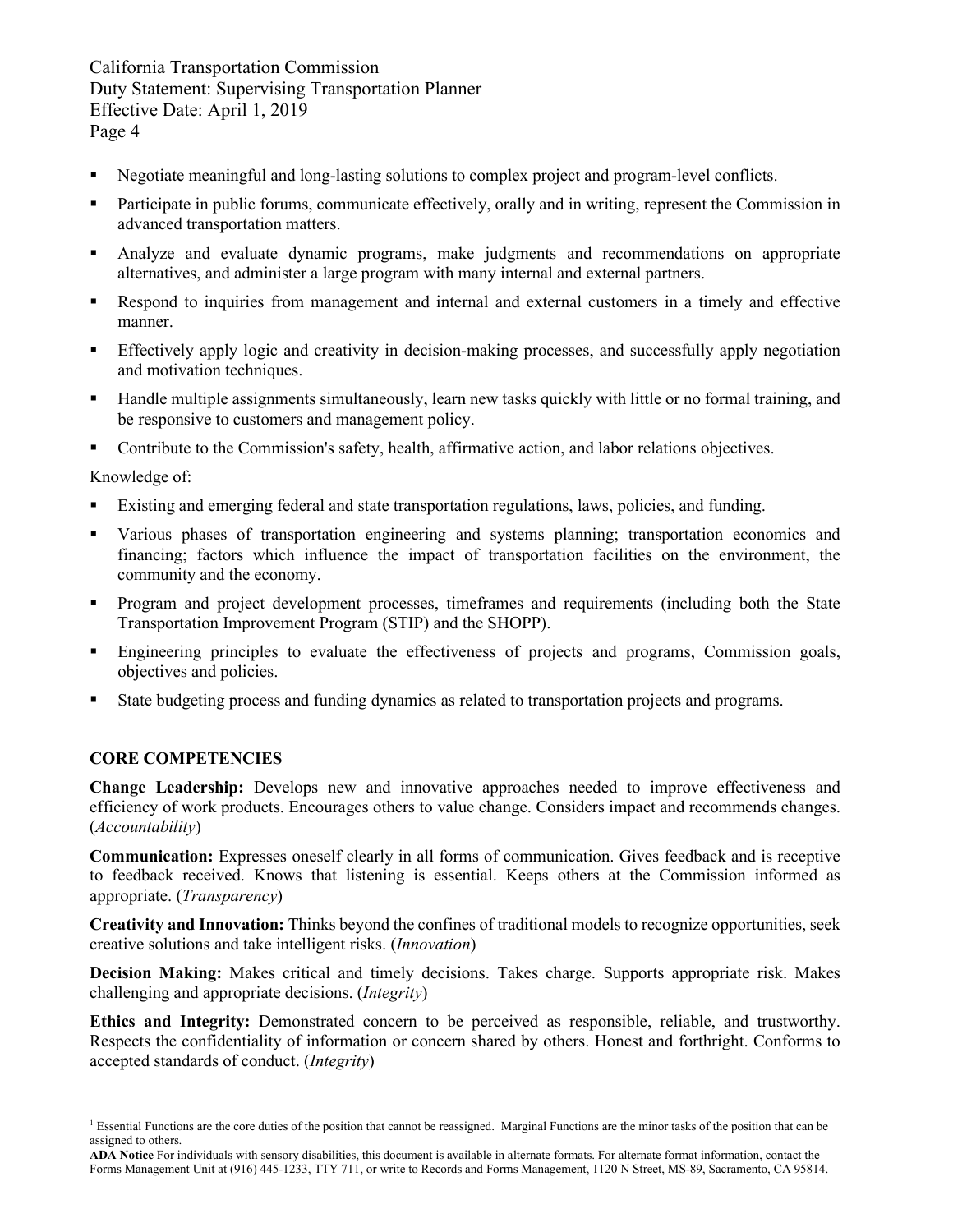**Organizational Awareness:** Contributes to the organization by understanding and aligning actions with the organization's strategic plan, including the mission, vision, goals, core functions, and values. (*Accountability*)

**Planning and Results Oriented:** Organizes and executes work to meet organizational goals and objectives while meeting quality standards, following organizational processes, and demonstrating continuous commitment. (*Accountability*)

 **Teamwork and Collaboration:** Sets team structure. Organizes, leads, and facilitates team activities. Promotes team cooperation and encourages participation. Capable of cross functionality and working well with others on a team to achieve personal goals, team goals, and organizational goals. Takes responsibility for individual actions to achieve consistent results. (*Integrity*)

#### **DESIRABLE QUALIFICATIONS**

Awareness and sensitivity to social, economic, and environmental conditions which effect transportation planning; ability to delegate responsibility to others; ability to inspire the confidence of others; knowledge of Federal and State regulations that apply to and impact the work of the Commission and the Commission's mission, goals, programs, and policies; experience that demonstrates project management skills; demonstrated ability to participate in public forums; represent the Commission in complex transportation matters and serve in a consulting and coordinating capacity with other transportation professionals and organizations; demonstrated ability to develop and implement organizational improvements or innovations; demonstrated ability to effectively apply logic and creativity in decision-making processes; ability to successfully apply motivational and negotiating skills; excellent oral and written communication skills.

# **RESPONSIBILITY FOR DECISIONS AND CONSEQUENCES OF ERROR**

 or making poor decisions and recommendations could be the result in the inability to complete statutorily Recommendations by the incumbent will inform Commission actions and policies, and Commission recommendations to the Legislature and the Administration. The consequences of not meeting responsibilities requirements, loss of credibility with the Legislature, the Administration, and transportation stakeholders.

# **PUBLIC AND INTERNAL CONTACTS**

 required. Must have effective communication with other staff members, Commission's Executive Director, Travel to the Commission meetings is required. Occasional travel to other meetings and hearings may also be and be responsive to information requests from Commission members and other stakeholders.

#### **WORK ENVIRONMENT**

While at their base of operation, employee will work in a climate-controlled office under artificial lighting.

#### **PHYSICAL REQUIREMENTS**

\_\_\_\_\_\_\_\_\_\_\_\_\_\_\_\_\_\_\_\_\_\_\_\_\_\_\_\_\_

 Employee may be required to sit for long periods using a keyboard and video display terminal to review and access information.

<sup>&</sup>lt;sup>1</sup> Essential Functions are the core duties of the position that cannot be reassigned. Marginal Functions are the minor tasks of the position that can be assigned to others.

 **ADA Notice** For individuals with sensory disabilities, this document is available in alternate formats. For alternate format information, contact the Forms Management Unit at (916) 445-1233, TTY 711, or write to Records and Forms Management, 1120 N Street, MS-89, Sacramento, CA 95814.